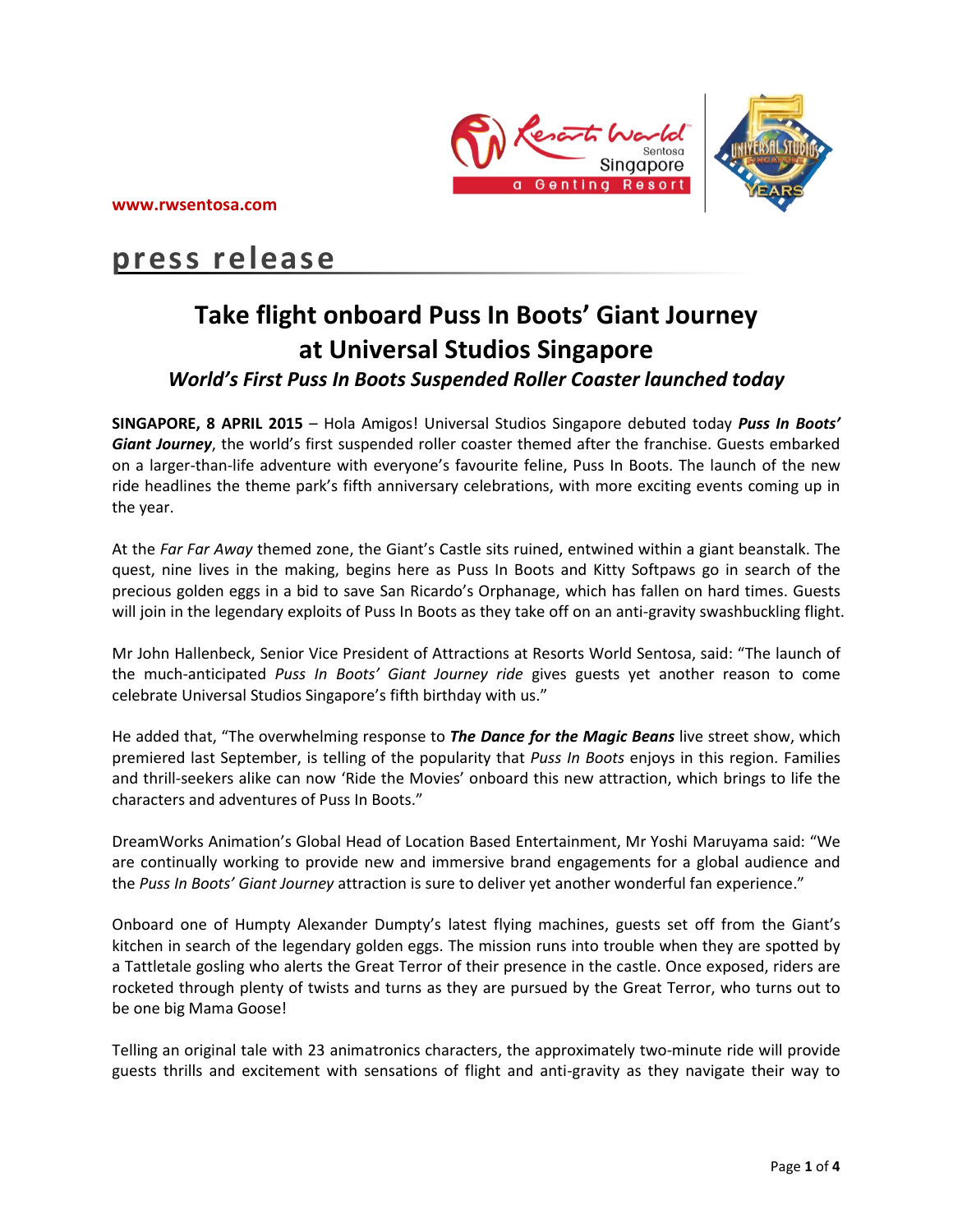through the castle on their mission. After the adventure ends, Puss In Boots merchandise exclusive to the park are also available for guests to bring home the memories.

Puss In Boots, who originally appeared in the Shrek franchise, rose to stand-alone fame in October 2011 with his first hit movie, claiming critical and commercial success. Universal Studios Singapore is currently home to the largest collection of DreamWorks Animation film-based attractions across two themed zones – *Far Far Away* and *Madagascar*.

To reserve special packages and passes to Universal Studios Singapore, guests can make bookings via authorised travel agents, [www.rwsentosa.com/uss,](http://www.rwsentosa.com/uss) or by calling our hotline at +65 6577 8899.

- End -

#### **ABOUT RESORTS WORLD SENTOSA**



Resorts World Sentosa (RWS), Asia's ultimate destination resort, is located on Singapore's resort island of Sentosa. 2015 marks the resort's fifth anniversary, and RWS will celebrate with a line-up of new offerings and special promotions. Spanning 49 hectares, RWS is home to key attractions including the region's first-and-only Universal Studios theme park, S.E.A. Aquarium (one of the world's largest aquariums), Adventure Cove Waterpark and Dolphin Island. Other attractions include a Maritime

Experiential Museum, an award-winning destination spa, a casino, six unique hotels, the Resorts World Convention Centre, celebrity chef restaurants, and specialty retail outlets. The resort also offers world-class entertainment, from original resident productions to concerts and public shows such as the Crane Dance and the Lake of Dreams. RWS has been named "Best Integrated Resort" since 2011 for four consecutive years at the TTG Travel Awards which recognises the best of Asia-Pacific's travel industry.

RWS is wholly owned by Genting Singapore, a company of the Genting Group. For more information, please visit [www.rwsentosa.com.](http://www.rwsentosa.com/)

**16** / ResortsWorldatSentosa **@rwsentosa #USS5 #PussInBoots www.rwsentosablog.com** 

### **ABOUT UNIVERSAL PARKS & RESORTS**

Universal Parks & Resorts (UPR), a unit of Comcast Corporation's NBCUniversal, offers guests around the globe today's most relevant and popular entertainment experiences. With three-time Academy Award winner Steven Spielberg as creative consultant, its theme parks are known for creating emotional connections with guests through some of the world's most thrilling and technologically advanced film- and television-based attractions. NBCUniversal owns and operates a valuable portfolio of news, sports and entertainment networks; Universal Studios, a premier motion picture company; significant television production operations; a leading television stations group; and world-renowned theme parks. NBCUniversal is wholly owned by Comcast, a global media and technology company.

#### **ABOUT DREAMWORKS ANIMATION**

DreamWorks Animation creates high-quality entertainment, including CG animated feature films, television specials and series and live entertainment properties, meant for audiences around the world. The Company has world-class creative talent, a strong and experienced management team and advanced filmmaking technology and techniques. DreamWorks Animation has been named one of the "100 Best Companies to Work For" by FORTUNE® Magazine for five consecutive years. In 2013, DreamWorks Animation ranked #12 on the list. All of DreamWorks Animation's feature films are produced in 3D. The Company has theatrically released a total of 31 animated feature films, including the franchise properties of *Shrek*, *Madagascar*, *Kung Fu Panda*, *How to Train Your Dragon*, *Puss In Boots*, and *The Croods*.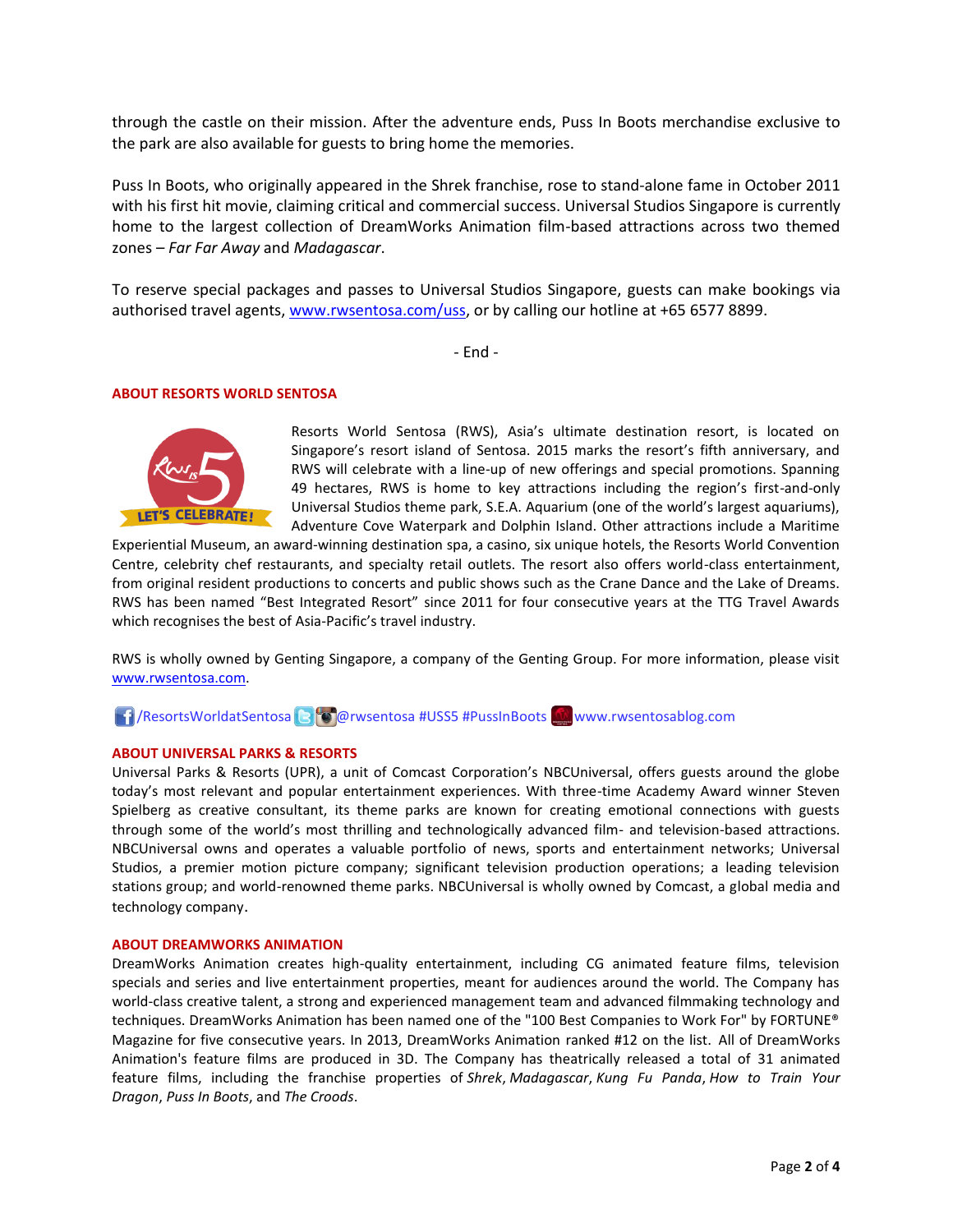### **MEDIA CONTACTS**

**Resorts World Sentosa** Clement Ng Tel: +65 6577 9761 Cell: +65 9815 4490 [clement.xjng@rwsentosa.com](mailto:clement.xjng@rwsentosa.com)

#### **Note to Editors**

- *1. Please use the following photo captions for visuals.*
- *2. High resolution photos can be downloaded from* link: [http://PIBGJ.rwsentosa.media.](http://pib.rwsentosa.media/)
- *3.* All photos are to be attributed to: *Puss In Boots © 2015 DreamWorks Animation L.L.C. Universal Studios Singapore ®& © Universal Studios. All Rights Reserved.*



The launch of Puss In Boots' Giant Journey today headlines Universal Studios Singapore's fifth anniversary celebrations.



The adventure onboard the world's first suspended roller coaster themed after the Puss In Boots franchise begins in the ruins of the Giant's Castle, located at the end of Romeo Drive.



Come join Puss In Boots and Kitty Softpaws as you ride onboard Humpty Alexander Dumpty's latest Flying Machine, each seating 9 guests.